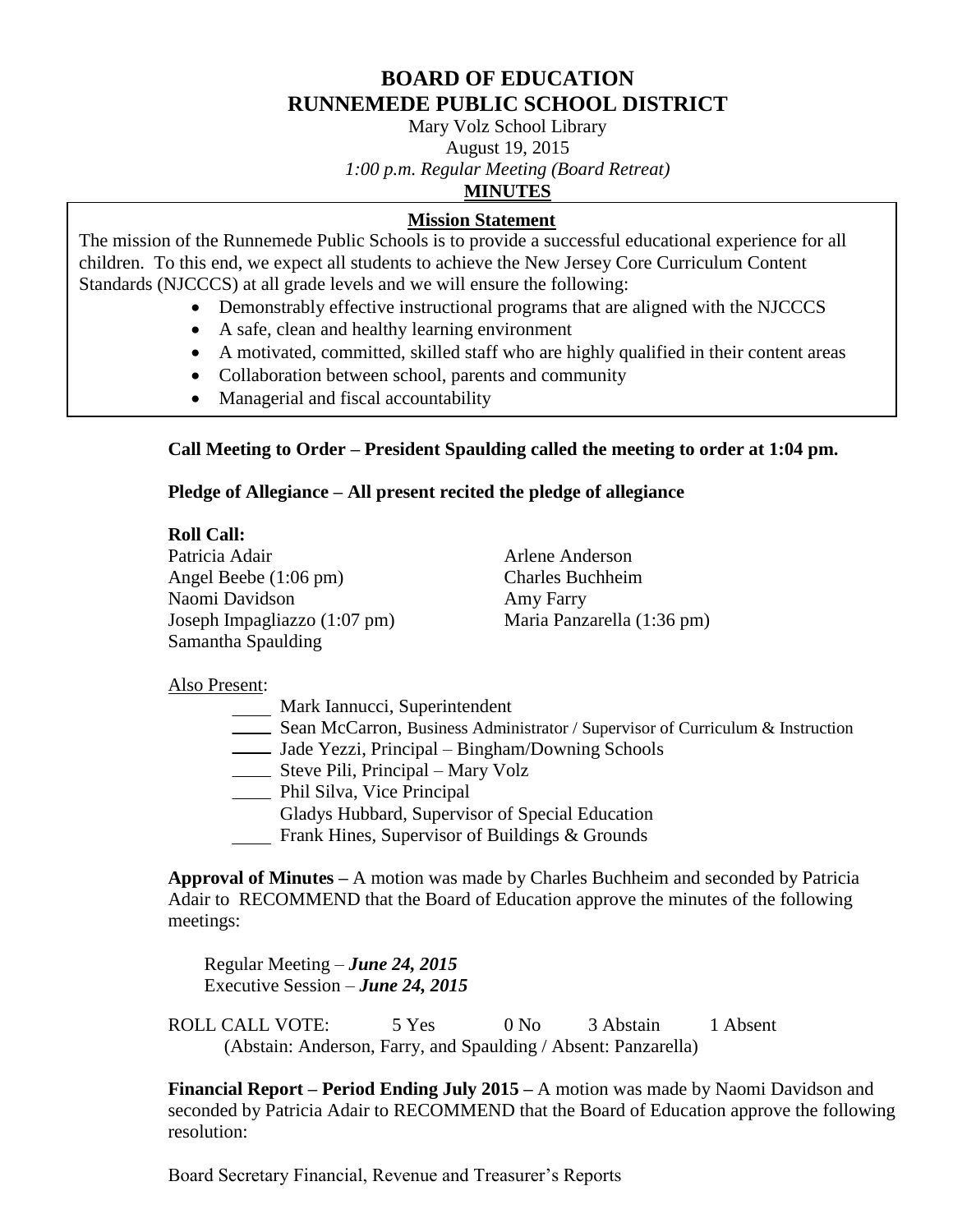- A. Board Secretary's Report in accordance with 18A: 17-36 and 18A: 17-9 for the months of *June & July*. The Board Secretary certifies that no line item account has been over expended in violation of N.J.A.C. 6A:23A-16.10 (c) 3 and that sufficient funds are available to meet the District's financial obligations for the remainder of the fiscal year.
- B. Treasurer's Reports in accordance with 18A:17-36 and 18A:17-9 for the months of *June & July*. The Treasurer's and Secretary's reports are in agreement for the month of *June & July* **2015**.
- C. Board Secretary in accordance with N.J.A.C. 6A:23A-16.10 (c) 2 certifies that there are no changes in anticipated revenue amounts or revenue sources.
- D. Board of Education Certification pursuant to N.J.A.C. 6A:23A-16.10 (c) 4, we certify that after review of the secretary's monthly financial report (appropriations section) and upon consultation with the appropriate District officials, that to the best of our knowledge no major accounts or funds have been over expended in violation of N.J.A.C. 6A:23A-16.10 (b) and that sufficient funds are available to meet the District's financial obligations for the remainder of the fiscal year.

| 20<br><b>Business Administrator</b> |                  | <u>August 19, 2015</u><br>Date |                          |
|-------------------------------------|------------------|--------------------------------|--------------------------|
| ROLL CALL VOTE: 8 Yes               | 0 N <sub>0</sub> | 0 Abstain                      | 1 Absent<br>(Panzarella) |

## **Recognition of Citizens - Public Comments on Agenda Items Only** – No Comments

**Secretary / Curriculum Report** *– Dr. McCarron announced he would be presenting during the board retreat.*

**Superintendent's Report -** *Mr. Iannucci announced he would be presenting during the board retreat.*

#### **Principals' Reports**

A. Fire and Security Drills to date were conducted as follows:

| <b>SCHOOL</b>  | <b>TYPE OF DRILL</b> | <b>DATES</b>  | <b>DURATION</b>       |
|----------------|----------------------|---------------|-----------------------|
|                |                      |               |                       |
| <b>BINGHAM</b> | Lockdown             | June 4, 2015  | 4 minutes             |
|                | Fire Drill           | June 15, 2015 | 3 minutes             |
| <b>DOWNING</b> | Fire Drill           | June 4, 2015  | 2 minutes             |
|                | Lockdown             | June 15, 2015 | 2 minutes, 30 seconds |
| <b>VOLZ</b>    | Fire Drill           | June 12, 2015 | 3 minutes, 29 seconds |
|                | Lockdown             | June 15, 2015 | 3 minutes, 24 seconds |

- B. Nurse's Report
- C. Buildings and Grounds Report
- D. Special Education Report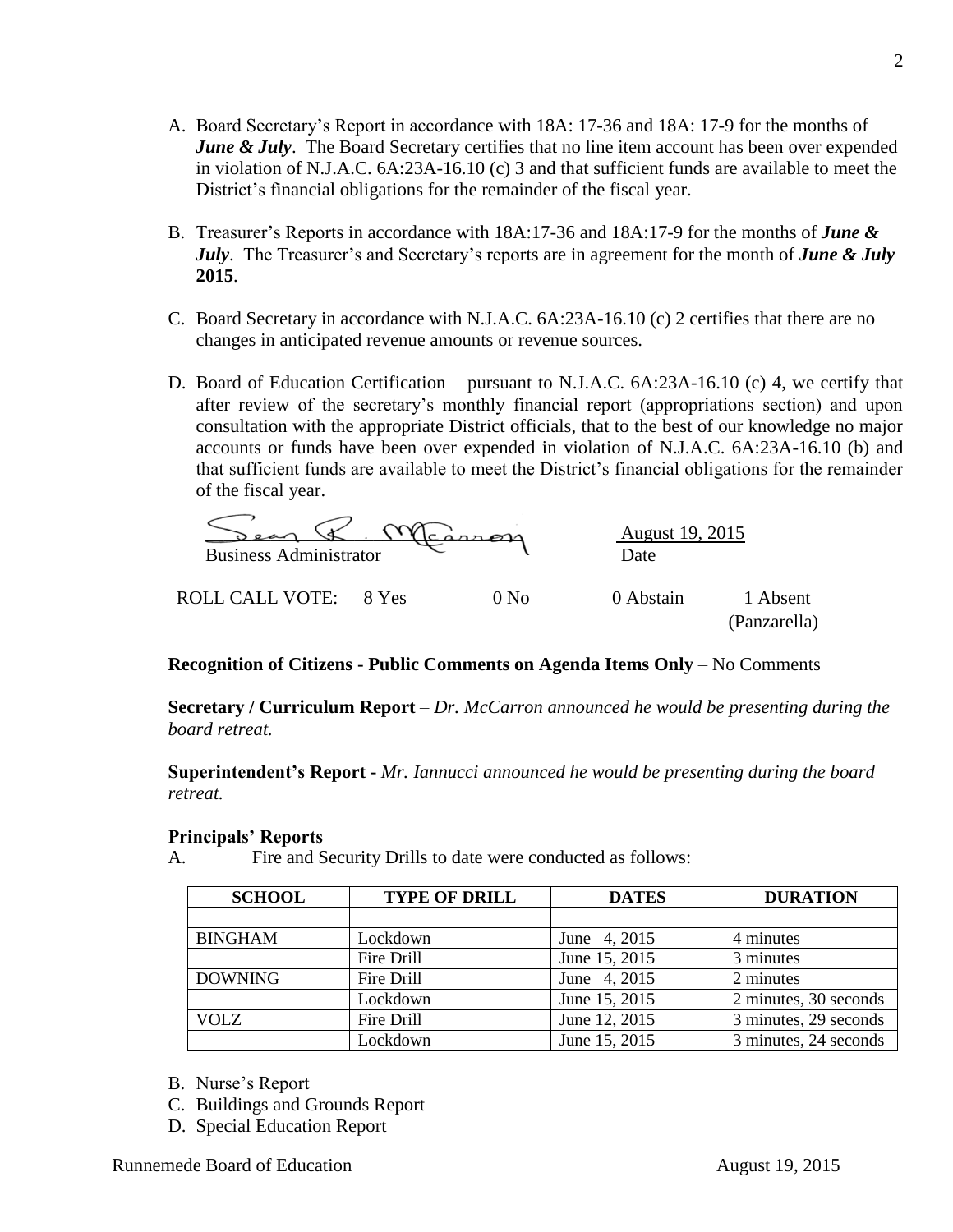## **Other Reports**

- A. PTA Report
- B. Committee Reports
	- Camden County Educational Services Commission
	- NJSBA Report
	- Black Horse Pike Regional School District
	- Negotiations The board select Patti Adair, Angel Beebe, Amy Farry, and Joseph Impagliazzo to represent the board during negotiations.

#### **New Business**

**A. PROPERTY & TRANSPORTATION** – A motion was made by Naomi Davidson and seconded by Angel Beebe to approve the following on the recommendation of the Superintendent:

|                        | <b>Facility Use</b> |                        |                |                                   |
|------------------------|---------------------|------------------------|----------------|-----------------------------------|
| <b>FACILITY</b>        | <b>USER</b>         | <b>PURPOSE</b>         | <b>DATE</b>    | TIME                              |
| Mary Volz              | The Youth Alliance  | Heroes and Mentors     | $10-15-15$     | $7:00 \text{pm} - 9:00 \text{pm}$ |
| Gymnasium              | (Dr. Sean McCarron) | Family Night with      |                |                                   |
|                        |                     | Reggie Dabbs           |                |                                   |
| <b>Triton Regional</b> | Runnemede Music     | <b>Holiday Concert</b> | $12 - 14 - 15$ | $5:30 \text{pm} - 9:00 \text{pm}$ |
| High School            | Association         |                        |                |                                   |
| Gymnasium              |                     |                        |                |                                   |

- 2. Field Trips will be presented at September BOE meeting.
- 3. First Student, Inc. to transport Mary Volz Soccer Team to five (5) away games @ \$175.00 per game = \$875.00 – *Board members asked why we were not using our bus to transport – it was explained that the district bus is used daily and the times don't allow for us to use it for sports.*
- 4. First Student, Inc. to transport Mary Volz Field Hockey Team to five (5) away games @ \$175.00 per game = \$875.00

ROLL CALL VOTE: 8 Yes 0 No 0 Abstain 1 Absent

- **B. PERSONNEL**  A motion was made by Charles Buchheim and seconded by Naomi Davidson to approve the following on the recommendation of the Superintendent:
	- 1. Elizabeth Kehler as an LDTC at Step 10 M+30 \$64,133.00 beginning September 1, 2015
	- 2. Accept the resignation of Elizabeth Armetta, School Psychologist effective September 1, 2015
	- 3. Gladys Hubbard Rosario as Supervisor of CST/School Psychologist at \$87,000.00 pro-rated beginning September 1, 2015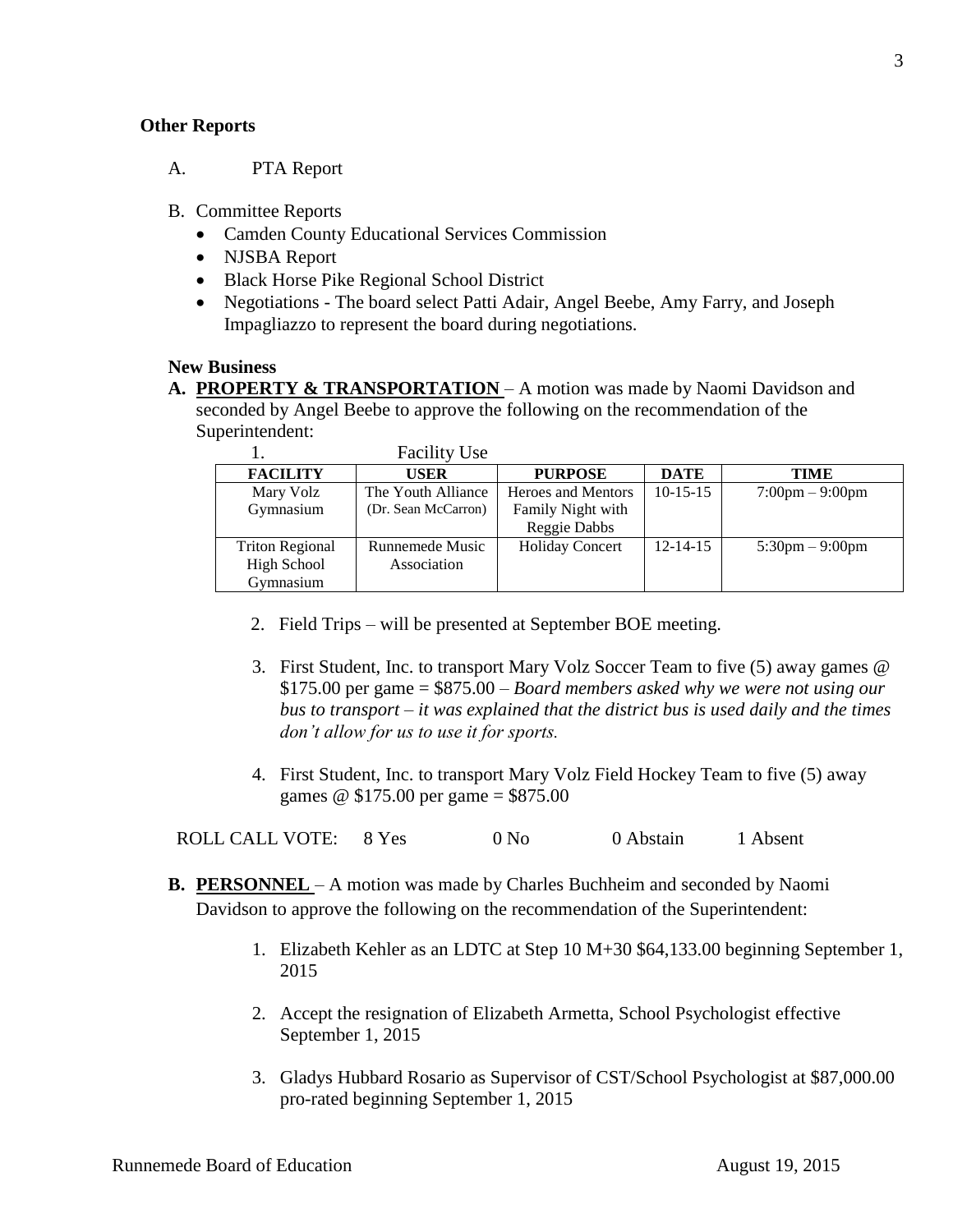- 4. Gladys Hubbard Rosario Summer Hours 2015 2016 10 Days @ \$334.61 per diem
- 5. Extra-Curricular Positions for 2015 2016 School Year *– Mr. Impagliazzo asked what the process is for adding additional sports and events*

| <b>Band Director (Middle School)</b>     | Melissa Maatje                   |
|------------------------------------------|----------------------------------|
| Chorus Director: (Middle School)         | Melissa Maatje                   |
| Band/Chorus Director $4^{th}$ & $5^{th}$ | Karen Kauffmann                  |
| Student Council:                         | Christine Duffield               |
| Yearbook:                                | Mindy Martinez                   |
| <b>Student Recognition/Home School</b>   |                                  |
| Coordinator:                             | Kayleigh Root                    |
| Volz Honor Society: (Shared Stipend)     | Kayleigh Root & Jeneane DeJohn   |
| Soccer Head Coach:                       | Christian Whipple                |
| Soccer Assistant Coach:                  | Kristen Ambrose                  |
| Field Hockey Coach:                      | <b>Shannon Griffiths</b>         |
| <b>Field Hockey Assistant Coach:</b>     | Mindy Martinez                   |
| <b>ATOD</b> Coordinator:                 | Christi Kerslake                 |
| <b>Environmental Club:</b>               | <b>Scott Marakovits</b>          |
| Detention:                               | Angela Torres & Janice Zimmerman |
|                                          |                                  |

- 6. Accept the resignation of Bill Powers effective September 11, 2015
- 7. Julie Carroll as Teacher at Step 2, \$49,645.00
	- July 3, 2015 | INDEPENDENCE DAY | FRIDAY Sept. 7, 2015 | LABOR DAY | MONDAY Oct. 12, 2015 COLUMBUS DAY MONDAY Nov. 26, 2015 | THANKSGIVING HOLIDAY | THURSDAY Nov. 27, 2015 | THANKSGIVING HOLIDAY | FRIDAY Dec. 24, 2015 | WINTER BREAK | THURSDAY Dec. 25, 2015 WINTER BREAK FRIDAY Jan. 1, 2016 | NEW YEARS DAY | FRIDAY Jan. 18, 2016 | MLK DAY | MONDAY Feb. 15, 2016 | PRESIDENT'S DAY | MONDAY Mar. 25, 2016 | SPRING BREAK | FRIDAY May 30, 2016 | MEMORIAL DAY | MONDAY
- 8. Approve the *"12 Paid Holidays"* for Custodial Staff

- 9. All Certificated Staff for Homebound Instruction
- 10. Substitute rates for 2015 2016 School Year

Substitute Nurse \$115.00 Day Substitute Custodian \$12.00 Hour Substitute for Lunch Program \$10.00 Hour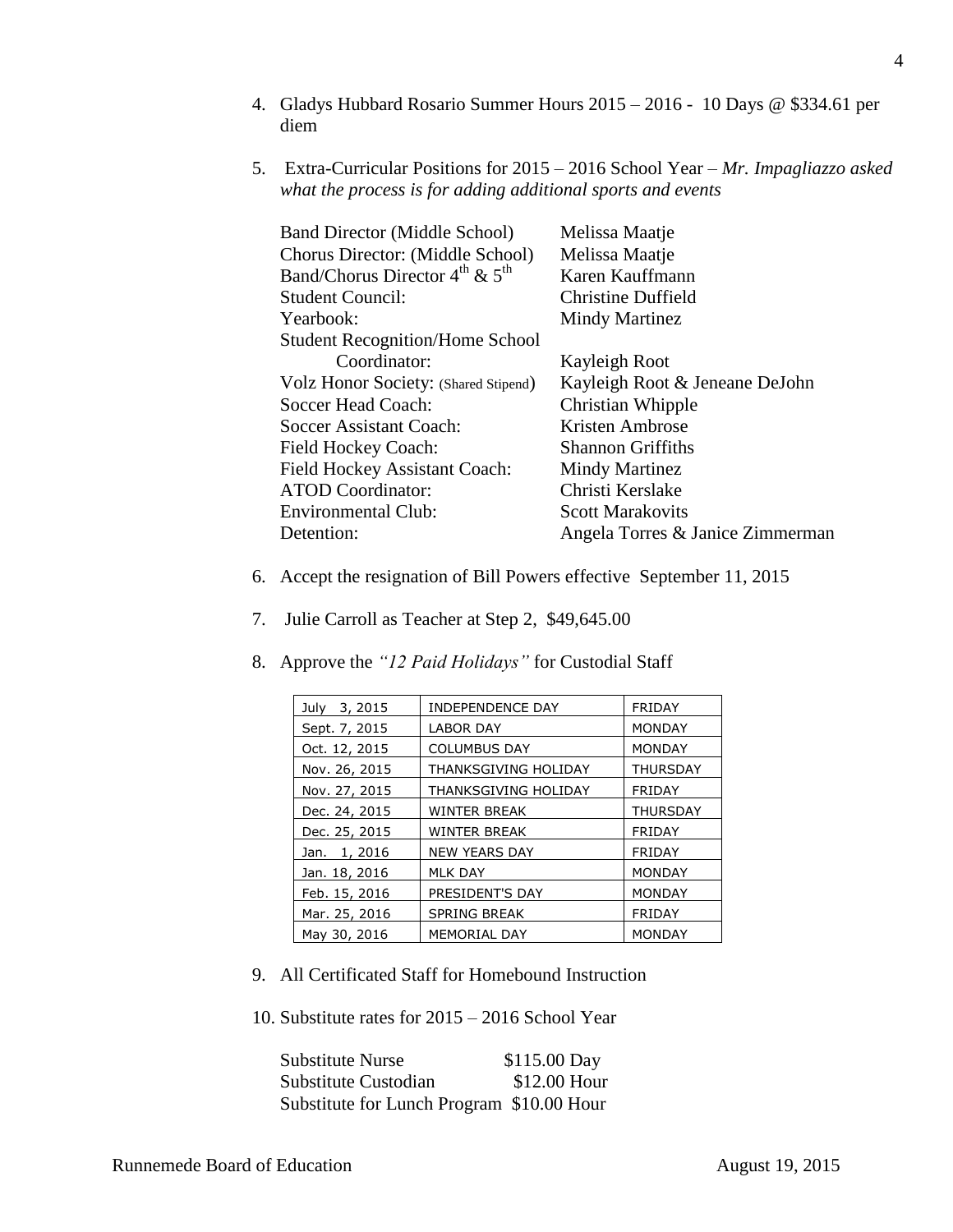11. List of Substitutes for 2015 – 2016 School Year

**CUSTODIAN** Robert Clark

| <b>CAFETERIA AIDE</b> |                  |
|-----------------------|------------------|
| Linda Ruggiero        | Jean Abendschein |
| Kathleen Kelly        | Judith Holden    |
| Jacqueline Shaw       |                  |
|                       |                  |

12. Approve following staff for 2015 – 2016 School Year effective September 1, 2015

| <b>Stephanie Pease</b> | Pre K 4 Aide Volz School                   | \$16,400.00 |
|------------------------|--------------------------------------------|-------------|
| Mary Siravo            | Pre K 3 1:1 Aide Volz School               | \$16,400.00 |
| Amanda Mazzone         | PreK-4 Aide Volz School                    | \$16,400.00 |
| Angelina DeSantis      | 5 <sup>th</sup> Grade 1:1 Aide Volz School | \$16,400.00 |
| Christine Cirillo      | Aide Bingham School                        | \$16,400.00 |

13. Catherine Briggs for Copy Clerk \$9.00 per hr., not to exceed 25 hrs.

14. Elaine Colton and Tracey Kohlepp as Playground/Cafeteria Aide at \$10.00/hr.

|  | ROLL CALL VOTE: 8 Yes |  | 0 N <sub>0</sub> | 0 Abstain | 1 Absent |
|--|-----------------------|--|------------------|-----------|----------|
|--|-----------------------|--|------------------|-----------|----------|

- **C. FINANCE**  A motion was made by Naomi Davidson and seconded by Patricia Adair to approve the following on the recommendation of the Superintendent and School Business Administrator to approve the following as attached:
	- 1. Transfers and Appropriation/Revenue Adjustments *June & July* Cash Report – *June & July* Receipt Report – *June & July* Treasurer's Report – *June & July* Board Secretary's Report – *June & July*
	- 2. Professional Development Workshops

| <b>NAME</b>        | <b>WORKSHOP/CONFERENCE</b>              | DATE(S)/TIME       | <b>COST</b> |
|--------------------|-----------------------------------------|--------------------|-------------|
| <b>Frank Hines</b> | <b>Fundamentals of Boiler Operation</b> | $7 - 17 - 15$      | $\Omega$    |
|                    | Maintenance Seminar                     | $8:30am - 3:00pm$  | Mileage     |
|                    | Sponsor: NJ Schools Insurance           |                    |             |
|                    | Group & Hartford Steamboiler            |                    |             |
|                    | Inspection & Insurance Co.              |                    |             |
|                    | Location: Courtyard Marriott            |                    |             |
|                    | Glassboro, NJ                           |                    |             |
| Kathy Malatesta    | <b>Direct Certification Process</b>     | $7-29-15$          | $\Omega$    |
| Alice Pollag       | School Year 2015-2016                   | $10:00am - 1:00pm$ | Mileage     |
| Anne Wilder        | Sponsor: NJ Dept of Agriculture         |                    |             |
|                    | Division of Food & Nutrition            |                    |             |
|                    | Location: Gloucester County College     |                    |             |
|                    | <b>Instructional Center</b>             |                    |             |
|                    | Sewell, NJ                              |                    |             |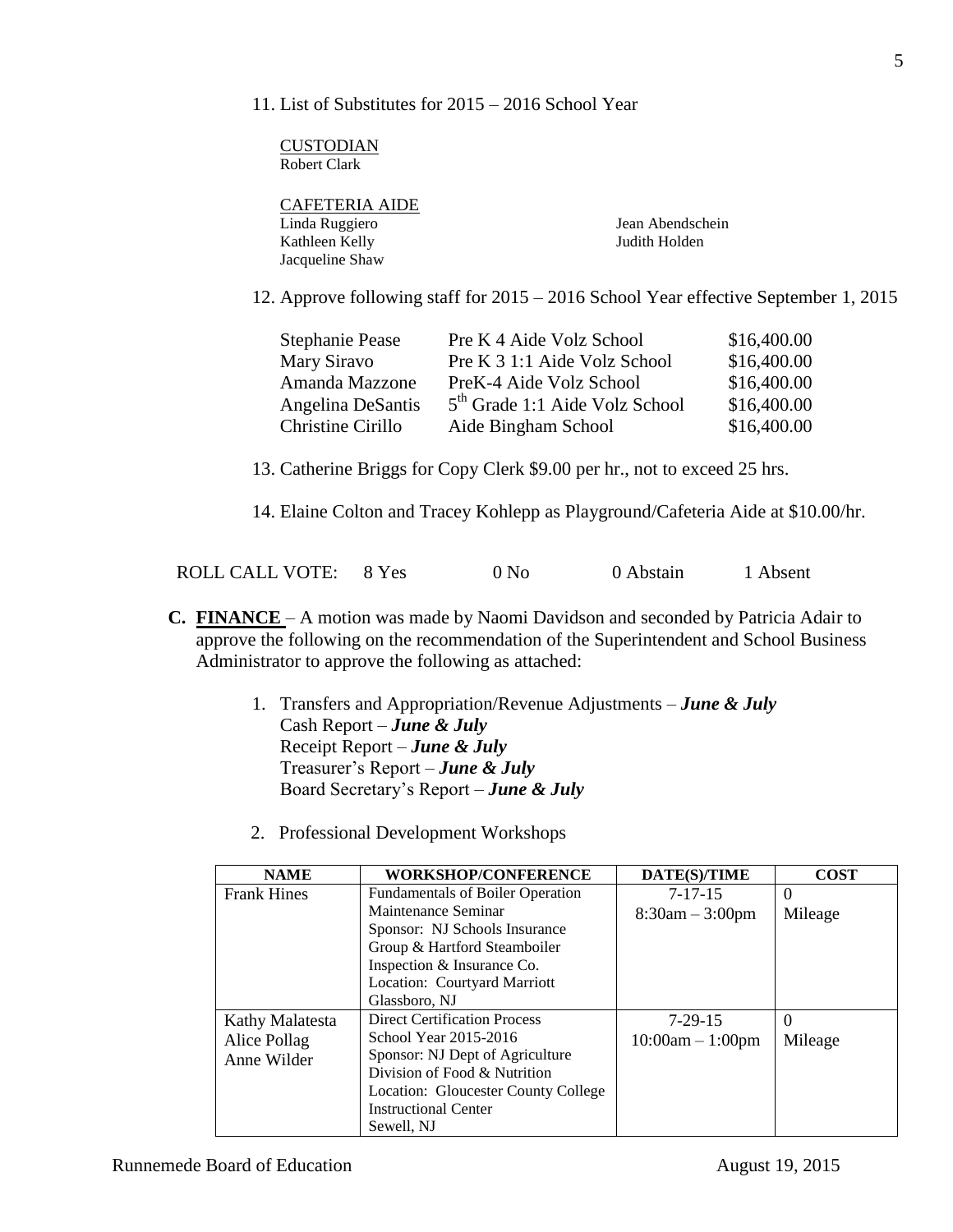| Phil Silva         | <b>Charlotte Danielson Training for</b>       | $8-24-15$          | \$189.00 each |
|--------------------|-----------------------------------------------|--------------------|---------------|
| Gladys Hubbard     | Administrators                                | $9:00am - 3:00pm$  | Mileage       |
|                    | Sponsor: EIRC                                 |                    |               |
|                    | Location: EIRC, Mullica Hill, NJ              |                    |               |
| <b>Frank Hines</b> | 2015 Southern Regional Facilities             | $8 - 25 - 15$      | $\Omega$      |
|                    | <b>Evaluation Training</b>                    | $9:30am - 12:00pm$ | Mileage       |
|                    | Sponsor: NJ Dept. of Educ.                    |                    |               |
|                    | Location: Ann Mullen Middle                   |                    |               |
|                    | School, Sicklerville, NJ                      |                    |               |
| Sean McCarron      | The Ethical Culture 2016 Workshop:            | $9 - 11 - 15$      | \$89.00       |
|                    | The Importance of Integrity in Facing         | $8:30am - 1:00pm$  | Mileage       |
|                    | the Challenges of our Post Modern             |                    |               |
|                    | World                                         |                    |               |
|                    | Sponsor: CEUnion                              |                    |               |
|                    | Location: Adelphia Restaurant                 |                    |               |
|                    | Deptford, NJ                                  |                    |               |
| Jennifer Karaska   | Team Teaching: Co-Teaching &                  | $10 - 7 - 15$      | \$159.00 each |
| Christine          | Collaboration                                 | $8:30am - 2:30pm$  | Mileage       |
| Vonderstuck        | Sponsor: Rowan University                     |                    |               |
|                    | Location: TBA Glassboro or Sewell,            |                    |               |
|                    | <b>NJ</b>                                     |                    |               |
| Kevin Michell      | <b>Classroom Management Solutions to</b>      | $10-15-15$         | \$149.00      |
|                    | Common Behavior Problems: A                   | $8:30am - 1:30pm$  | Mileage       |
|                    | <b>Functional Approach</b>                    |                    |               |
|                    | Sponsor: EIRC - Ernie Brattstrom              |                    |               |
|                    | Location: Mullica Hill, NJ                    |                    |               |
| Lori Carroll-Kline | 48 <sup>th</sup> Annual Conference on Reading | $10-23-15$         | \$198.00      |
|                    | and Writing<br>Sponsor: Rutgers University    | $8:30am - 3:30pm$  | Mileage       |
|                    | Location: New Brunswick, NJ                   |                    |               |
| Sean McCarron      | Social Media Mayhem: Best                     | $10-23-15$         | \$89.00       |
|                    | Practices for Managing Your                   |                    |               |
|                    | Personal, Work and Digital Life               | $8:30am - 1:00pm$  | Mileage       |
|                    | Sponsor: CEUnion                              |                    |               |
|                    | Location: Adelphia Restaurant                 |                    |               |
|                    | Deptford, NJ                                  |                    |               |
| Teresa Grassi      | Two-Day Conference: Co-Teaching               | $12 - 7 - 15$      | \$399.00 each |
| Jennifer Majewski  | Sponsor: BER                                  | $12 - 8 - 15$      | Mileage       |
|                    | Location: Mansion on Main Street              | $8:30am - 3:45am$  |               |
|                    | Voorhees, NJ                                  |                    |               |

3. Payment of Bills (Bills Lists attached)

| <b>ACCOUNT PERIOD/BATCH #</b>                          | <b>TOTAL AMOUNT</b> |
|--------------------------------------------------------|---------------------|
| Bills List #1 - Payroll Batch #51 - June $15, 2015$    | \$397,098.76        |
| Bills List #2 - Payroll Batch #52 - June 30, 2015      | \$357,353.06        |
| Bills List #1 - Payroll Batch #50 & 51 - July 15, 2015 | \$85,908.28         |
| Bills List #2 - Payroll Batch #52 - July 30, 2015      | \$89,623.88         |
| Bills List #3 - A/P 6/30/15 Batch#64                   | \$109,970.85        |
| Bills List #4 - A/P JULY Batch #65, #66, #67           | \$742,015.30        |
| Bills List #5 - A/P 8/19/15 Batch#68                   | \$285,393.89        |
| Bills List #7 - A/P 8/19/15 Batch#69                   | \$536,246.49        |
| Cafeteria                                              | \$48.56             |
| SNEARS/Bank of America/ Petty Cash Batch #79, #80      | \$8,851.58          |
| <b>TOTAL</b>                                           | \$2,612,510.65      |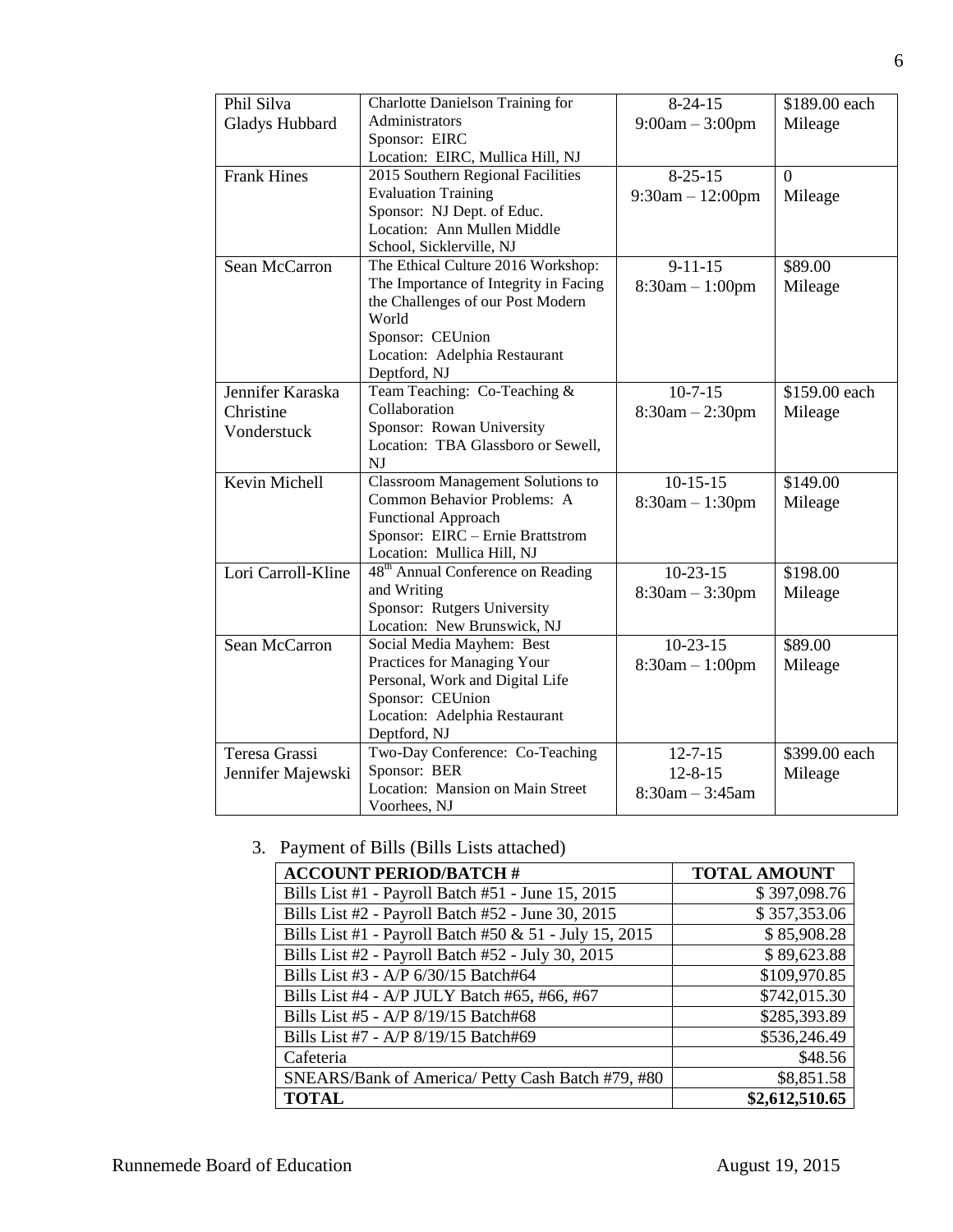4. **RESOLVED**, that PNC Bank be designated as the depository of record for the Runnemede Board of Education accounts; and

**BE IT FURTHER RESOLVED** that the investments can be secured in any other bank holding a current certificate of eligibility from the New Jersey State Banking Association and that the Business Administrator shall be the designated school funds investor.

- 5. **RESOLVED**, that the Runnemede Board of Education authorize the maintenance of petty cash accounts, for general use in 2015-2016 school year, not to exceed \$300 for the Business Office, \$100 for Mary Volz School office, \$100 for Downing School office and \$100 for Bingham School office.
- 6. Shared Services Agreement with the Board of Education of Sterling High School District, doing business as South Jersey Technology Partnership (SJTP), to provide project administration and/or organizational oversight of services of vendors/contractors (ROD Grant) on behalf of the Runnemede School District for the 2015-2016 school year.
- 7. Contract with the State of New Jersey, Department of Human Services, Commission for the Blind and Visually Impaired to provide educational services during the 2015-2016 school year.
- 8. Contract with McKinney-Vento Education of Homeless Children and Youth Program, LEA General Intent to Collaborate for the 2015-2016 school year.
- 9. Networks & More! to provide Message Guard for Web Mail PRO Optional Email archiving service, Secure School Internet Content Filtering Appliance (Internet Filtering, Caching Server, Firewall), Transparent Filtering and Optional Home-to-School VPN for the 2015-2016 school year.
- 10. Gloucester County Special Services School District Services Proposal to provide Speech-Language Services for SID#6847236573 for the 2015-2016 school year.
- 11. Contract with Kingsway Learning Center to provide educational services to SID#6635935007 and SID# 8603896991 for the 2015-2016 school year.
- 12. Contract with Durand, Inc. to provide educational services to SID#5910141622 for the 2015-2016 school year.
- 13. Renaissance Learning to provide Accelerated Reader, STAR Reading, STAR Math and Technical Services for the 2015-2016 school year.
- 14. Amend the NCLB Title I proportionate shares as per final submission of NCLB grant documents: public share *\$170,993* and non public share *\$ 4,725*.
- 15. Cancellation of check # 24597 in the amount of \$120 from the 2012-2013 school year.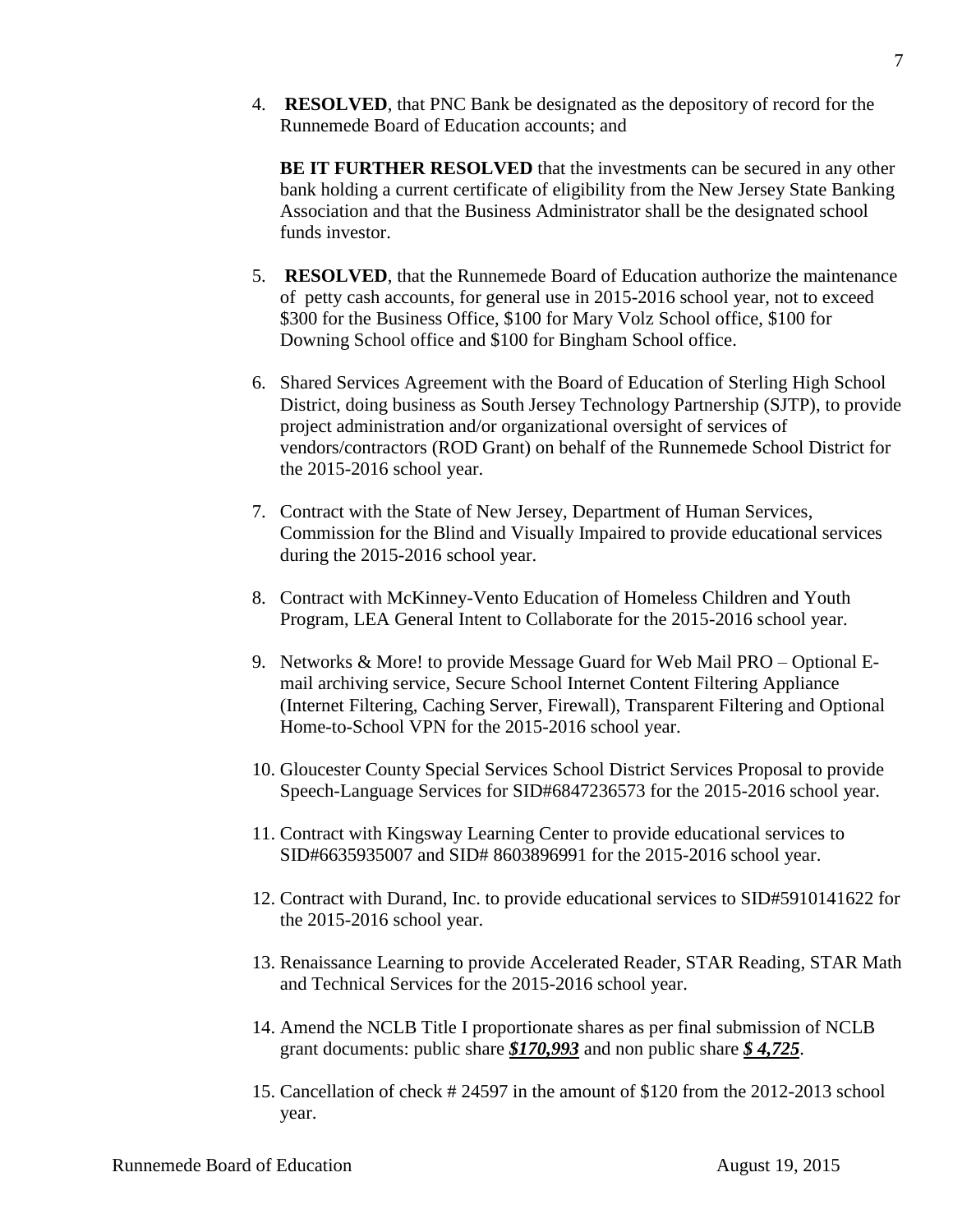- 16. Student lunch price for the 2015-2016 school year: \$2.75
- 17. Renewal of contract with Phifer Financial Services to provide our district employees with service regarding their financial needs.

ROLL CALL VOTE: 8 Yes 0 No 0 Abstain 1 Absent

- **D. CURRICULUM**  A motion was made by Angel Beebe and seconded by Naomi Davidson to approve the following on the recommendation of the Superintendent:
	- 1. Eric Todd as a Student Therapist from Drexel University working with Rehab Connection, September 21, 2015 to December 5, 2015.
	- 2. HIB 2014-2015 report
	- 3. Mrs. Jade Yezzi as Principal of the Aline Bingham and Grace Downing Elementary School for the 2015 – 2016 School Year.

## **Resolution 081915**

**WHEREAS,** The Runnemede Board of Education will share the same Principal, Mrs. Jade Yezzi, as Principal of both Bingham  $(K - 3)$  and Downing Elementary  $(K-3)$  in the interest of efficiency.

**WHEREAS,** the Teacher in Charge will be Mary Ralston at the Grace Downing School and Barbara Fanz at the Aline Bingham School.

**THEREFORE BE IT RESOLVED,** that Mrs. Yezzi will be assigned as Principal of the Aline Bingham and Grace Downing Elementary Schools for the 2015 – 2016 school year.

ROLL CALL VOTE: 8 Yes 0 No 0 Abstain 1 Absent

**E. POLICIES/PUBLIC RELATIONS** – A motion was made by Charles Buchheim and seconded by Naomi Davidson to approve the following recommendations of the Superintendent

1. Policy/Regulation for First Reading:

| P #3322     | Staff Member's Use of Personal Cellular Telephones/Other |
|-------------|----------------------------------------------------------|
|             | <b>Communication Devices (Revised)</b>                   |
| P #4322     | Staff Member's Use of Personal Cellular Telephones/Other |
|             | <b>Communication Devices (Revised)</b>                   |
| P & R #5330 | Administration of Medication (M) (Revised)               |
| P #5339     | Screening for Dyslexia (M) (Revised)                     |
| P #5615     | <b>Suspected Gang Activities (Revised)</b>               |
| P#5756      | <b>Transgender Students (Revised)</b>                    |
| P #8540     | <b>School Nutrition Programs (Revised)</b>               |
| R #8540     | Free & Reduced Rate Meals (Abolished)                    |
| P #8550     | <b>Outstanding Food Service Charges (New)</b>            |
| P #8820     | Opening Exercises/Ceremonies (Revised)                   |